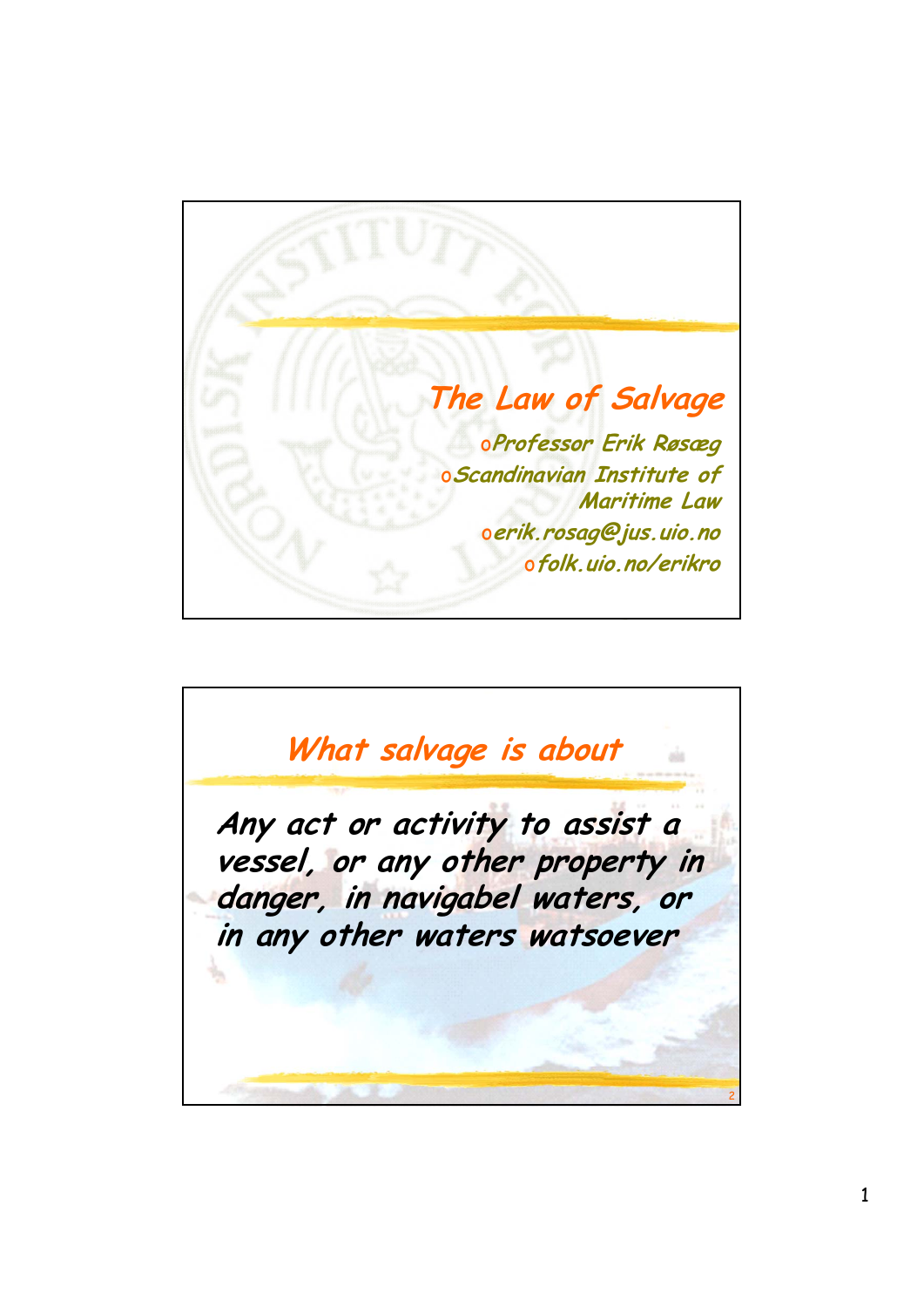

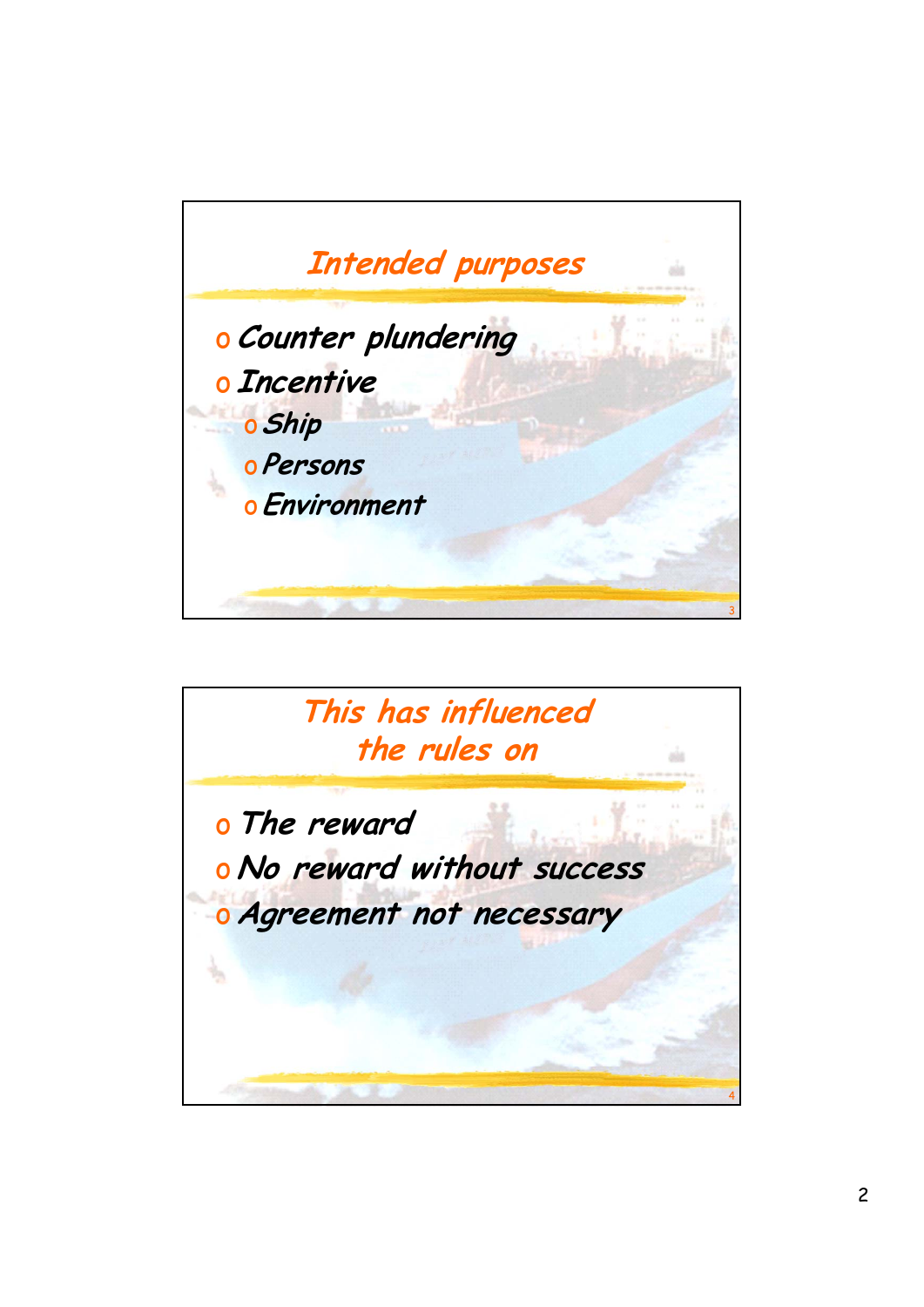

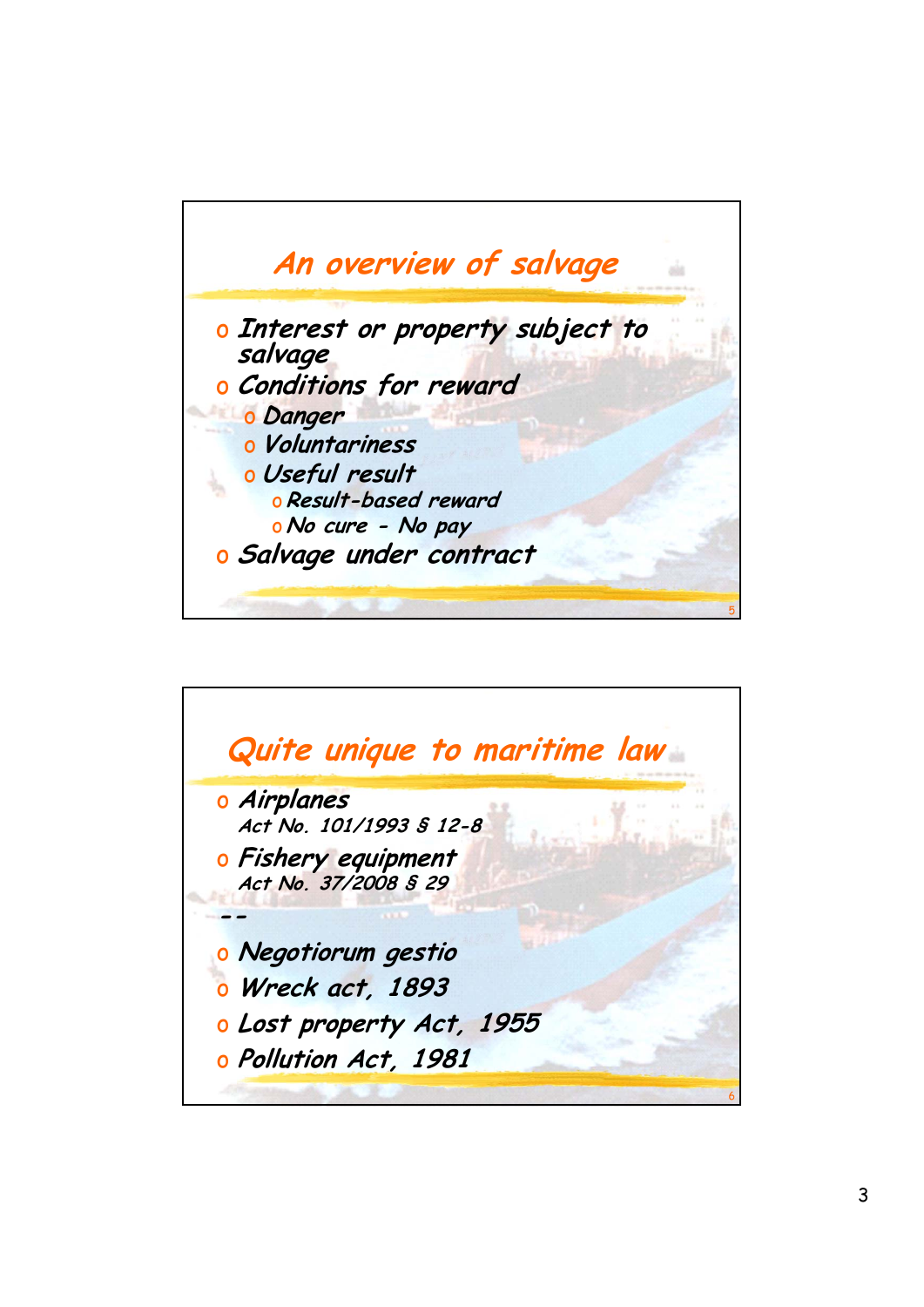

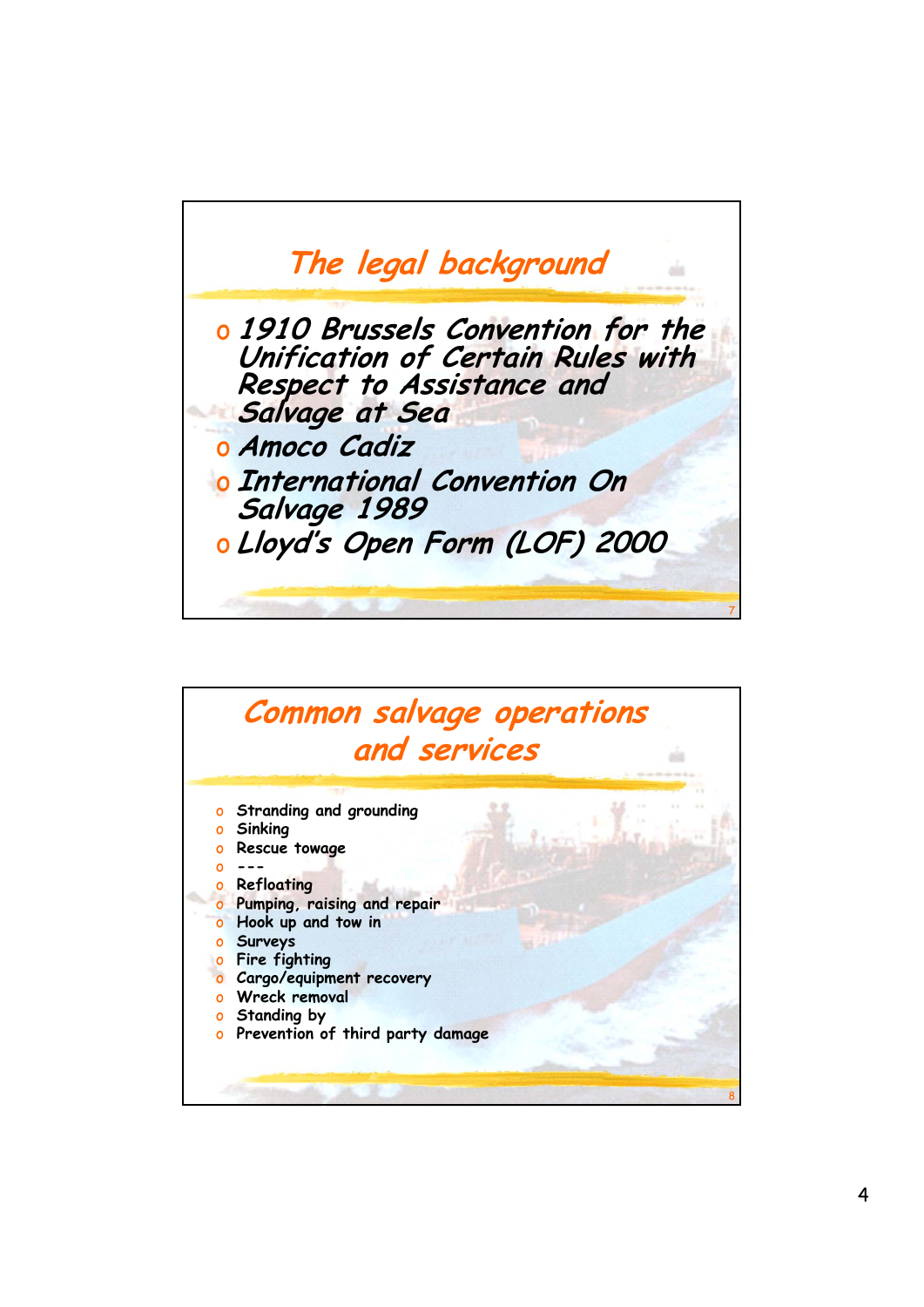**Interests subject to salvage,§ 441** o**Vessels** o **Mobile drilling units, § 507** o**Cargo** o**Other property** o **No Salvage alone of**  o **Persons, § 445(2)** o **Liability** o **Loss of time**  9

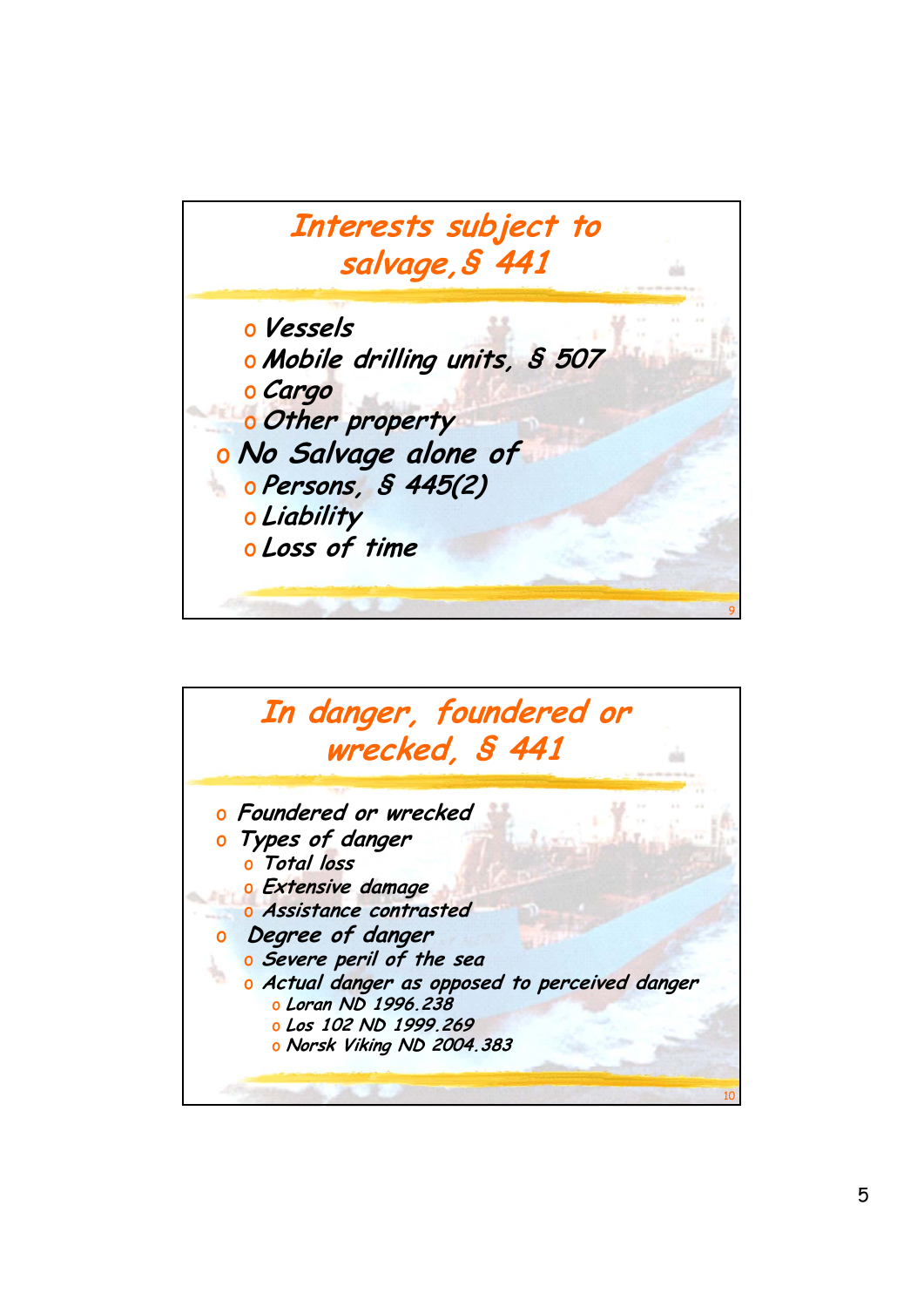**Voluntariness, § 450** o**Coastguard** o**Crew** o **Pilot** o**Tug** o**Other public authorities**  11

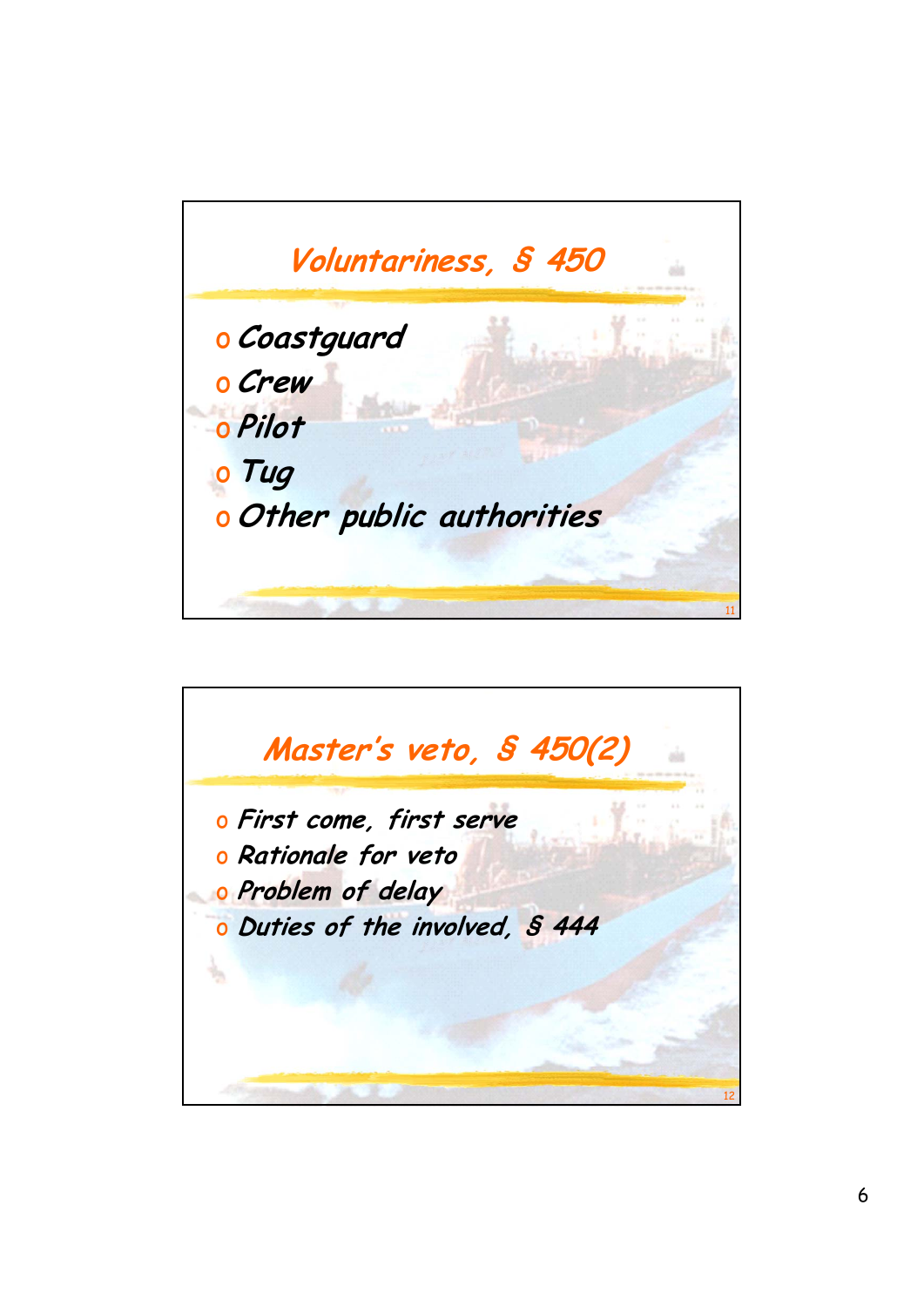

**Assessment of the reward** o **Aim to encouraging salvage efforts**  o **Criteria, 446** o **Without regard to the order of the criteria** o **Reduction, § 450** o **PIOPIC** 14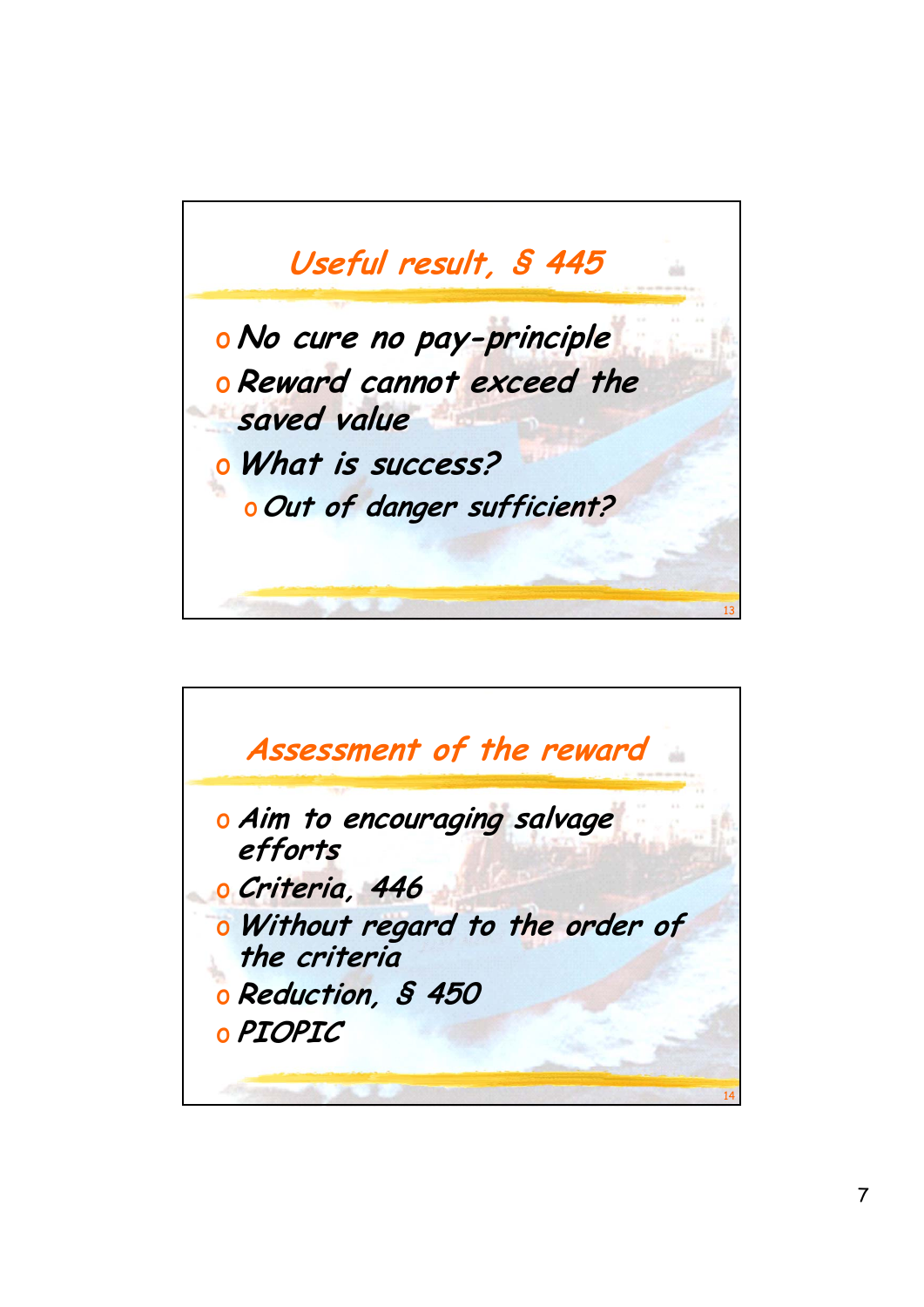

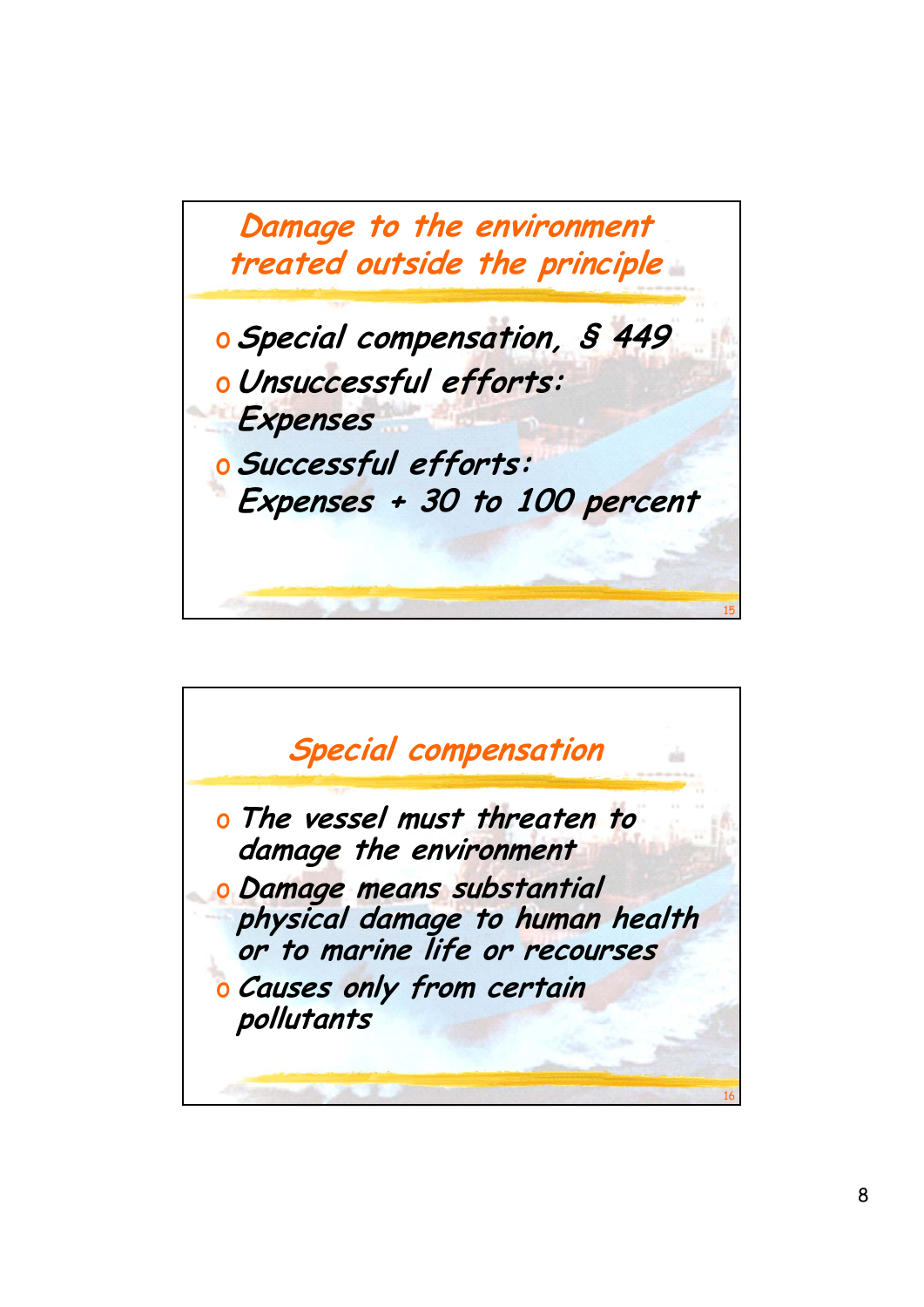**Problems** o **What constitute expenses?** o **Can profit be included?** o **How to measure success?** o **How to assess the uplift (+30- 100 %)?** o **Insurers exposed to "unmonitored" risks** 17

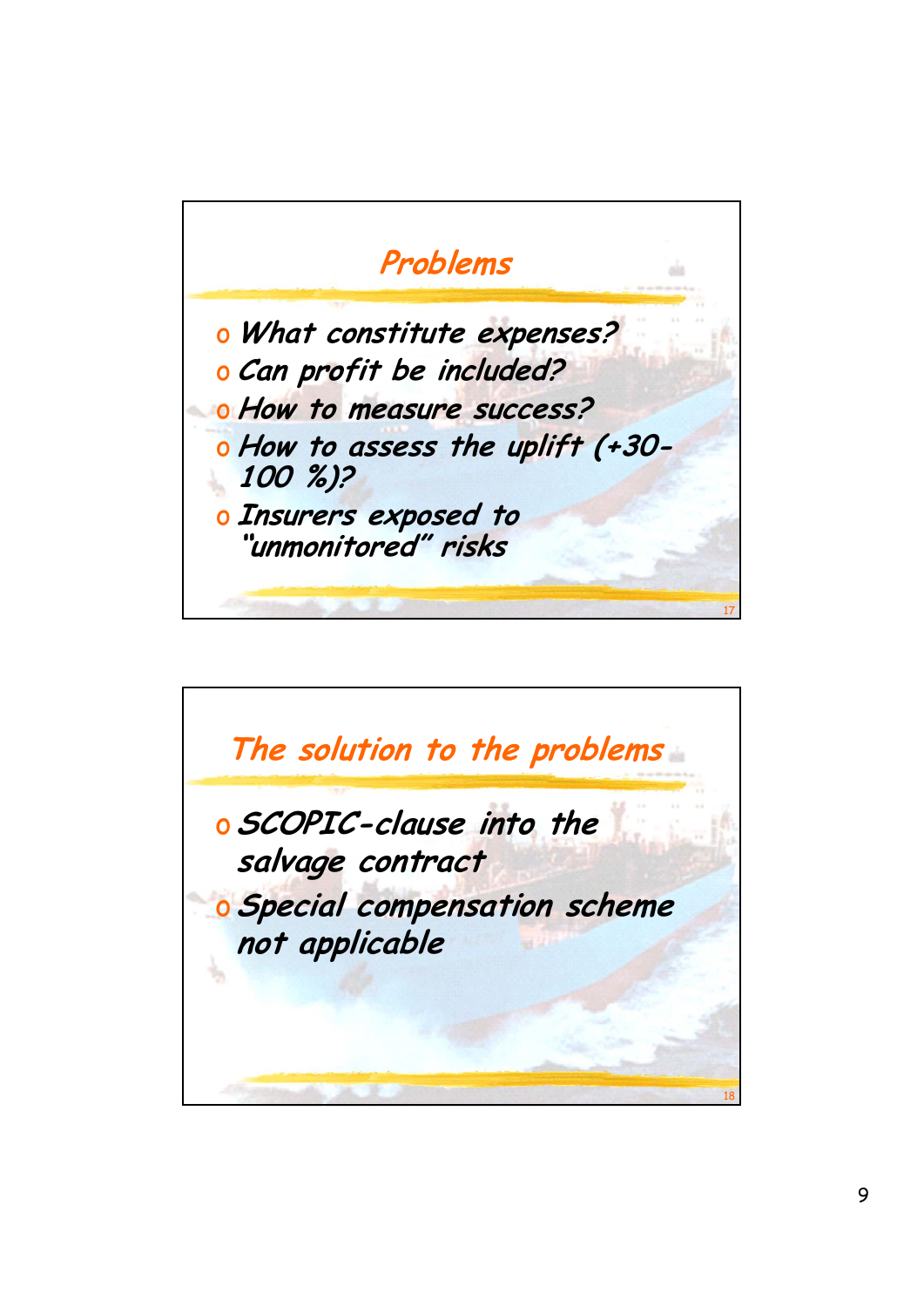

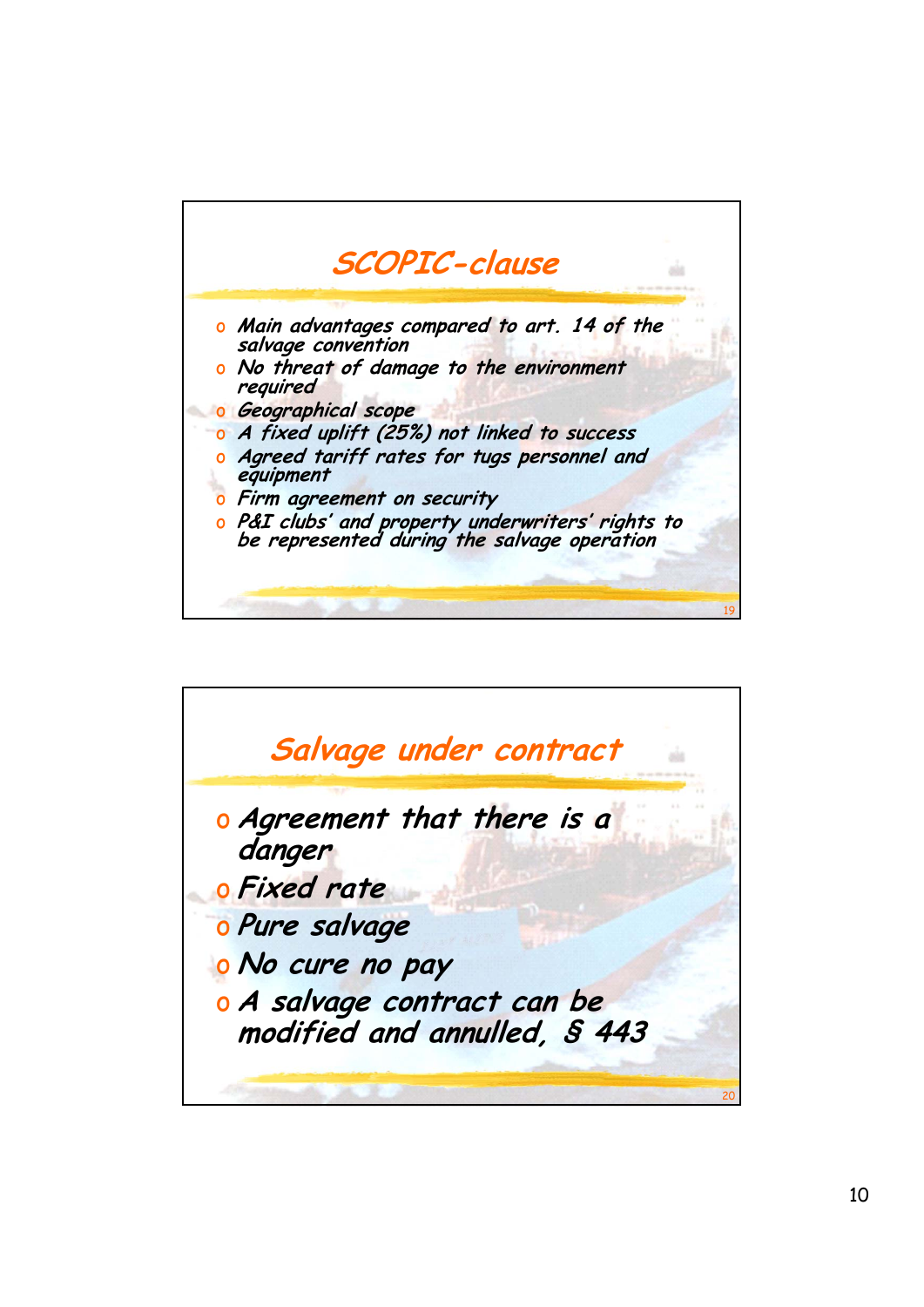

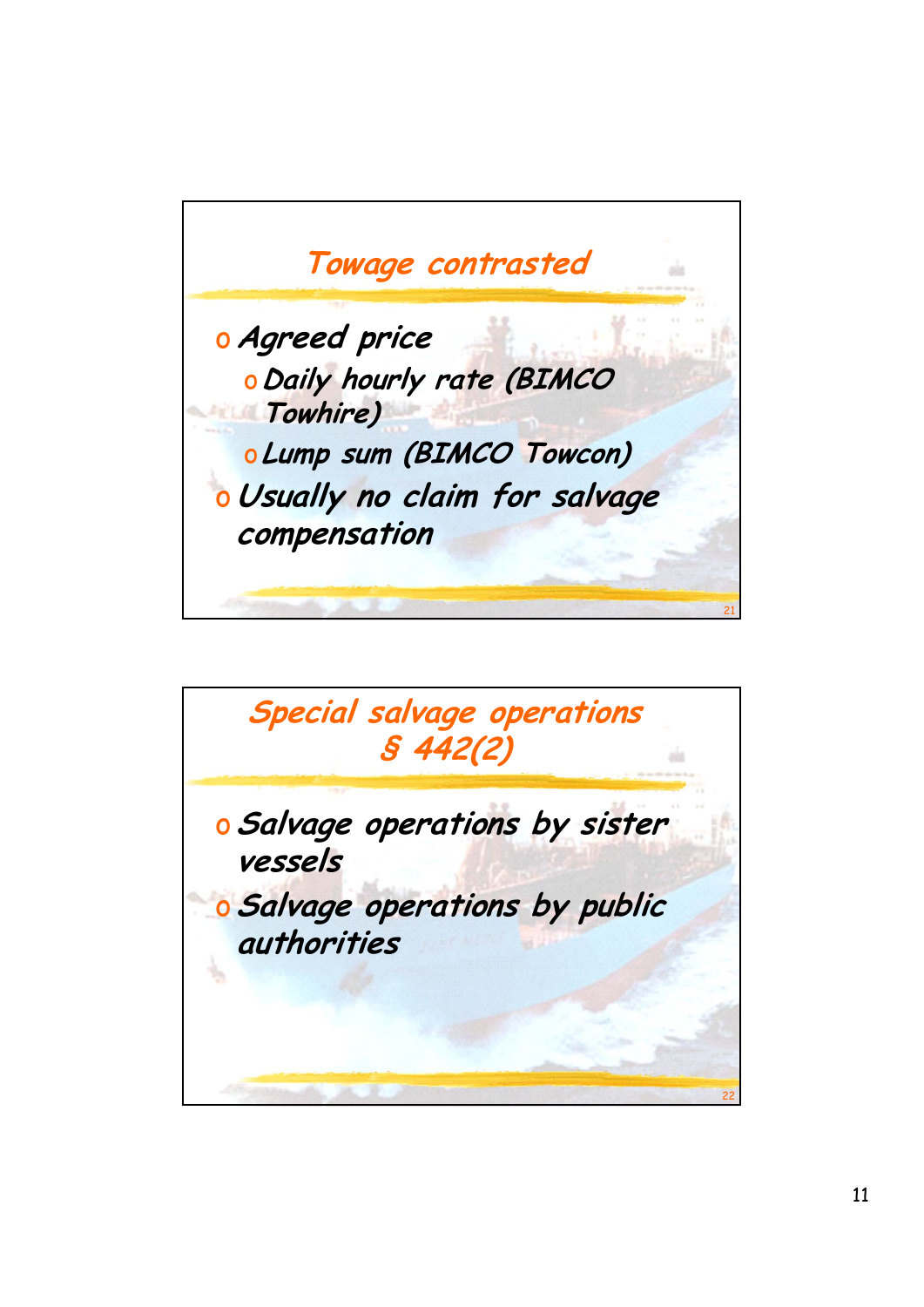